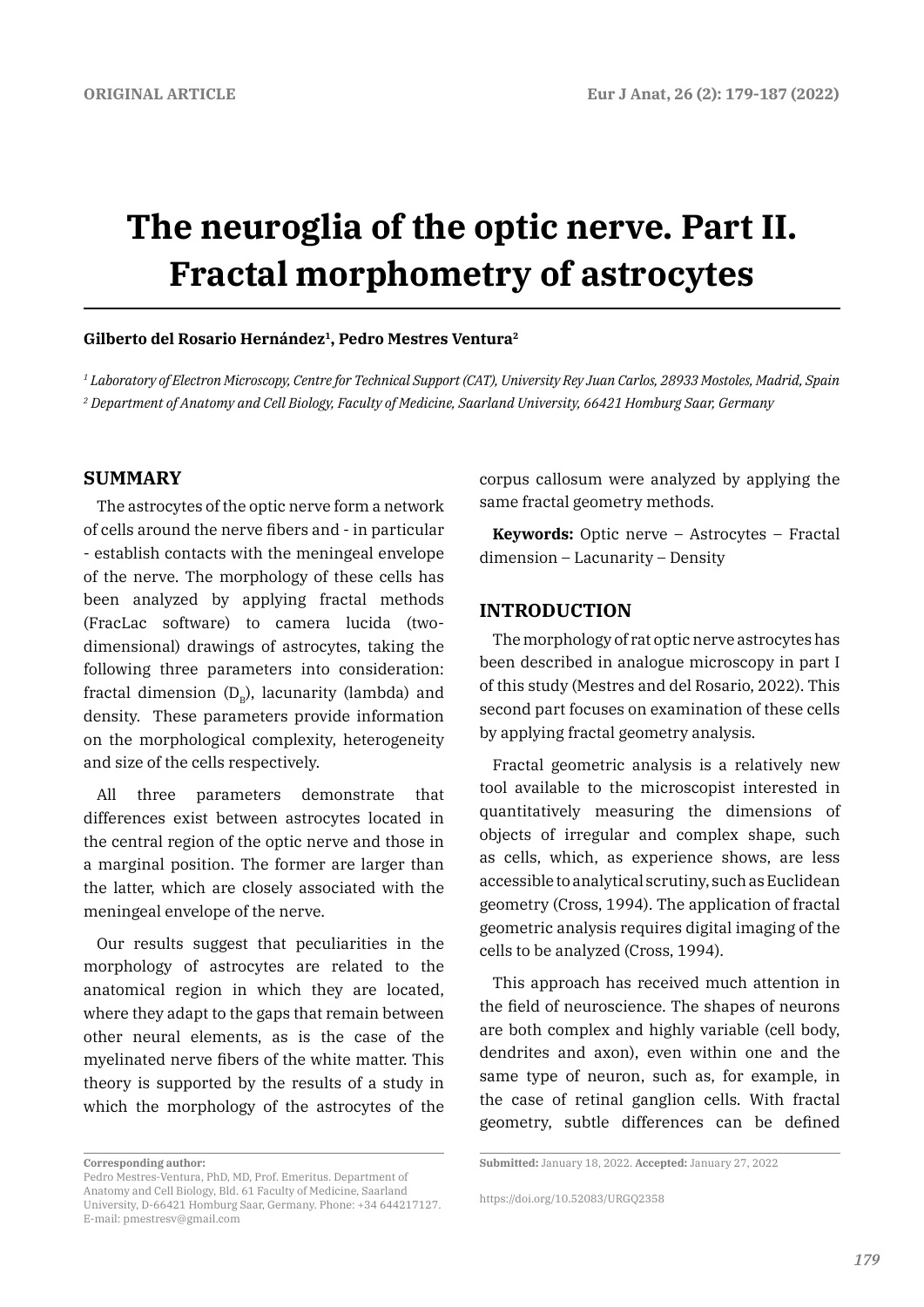within that group of cells, for example with regard to activity or to functional and pathological reactions (Fernandez and Jelinek, 2001). Studies have been carried out on astroglial cells which display a variety of different shapes in the same species, depending on their anatomical location in the brain. However, morphological differences have also been detected when comparing astroglial types from a different animal species. Fractal geometry enabled the quantification of such differences (Reichenbach et al., 1992).

Another interesting case are the microglia cells, which constitute the autochthonous macrophage population of the central nervous system. Inherent to their nature as macrophages is the fact that they react quickly to external attacks (infections, wounds...) or internal ones (necrosis of the nervous tissue, degeneration, inflammations, etc.), with considerable changes in shape. The application of methods based on fractal geometry has made it possible to document the changes and responses of these cells in a precise and elegant way (Karperien et al., 2013; Young and Morrison, 2018).

As already noted in Part I of this study (Mestres and del Rosario, 2022), hypotheses have been presented which postulate the existence of different types of astrocytes —fibrous and protoplasmic— in the optic nerve (Raff, 1989). However, it remained unclear as to whether these differences in the morphology of this singular population of neuroglial cells are due to their location in the optic nerve. In view of the fact that the Golgi method provides complete impregnations of the astrocytes of the rat optic nerve, we surmised that the application of fractal geometry methods could provide an answer to the question as to whether there are two different morphological types of astrocytes in this anatomical location.

# **MATERIALS AND METHODS**

## **Tissue preparation and staining of astrocytes**

As already described in part I, the animals were sacrificed and processed according to the Golgi-Hortega method, which selectively stained the astrocytes.

#### **Image acquisition**

The optic nerve was examined under an M20 WILD optical microscope (Heerbrugg, Switzerland), equipped with a WILD drawing tube and a 50X LWD (long working distance) Olympus objective. For more panoramic examinations, a 20X LWD Olympus objective was used. A finetipped (0.2 mm) pigment liner (black waterresistant ink) was used and a total of 60 astrocytes of the optic nerve were traced.

## **Scale invariance analysis and selection of lenses and magnification**

This analysis was performed in order to verify that the selected conditions enabled the definition of a linear relationship between the magnification of the images and the fractal dimension (Sandau, 1996).

## **Image processing prior to fractal analysis**

The determination of the invariance of the scale was a basic step towards understanding the behaviour of the fractal morphology of our cells. Three different magnifications were used (10X, 20X and 50 X), and the linear relationship between fractal dimension and magnification was monitored. Subsequently, the images of the cells obtained from different regions of the optic nerve were digitally processed prior to performing fractal analysis.

This pre-treatment includes the following steps:

- 1. Digitalization of each cell drawing in black and white with high resolution. The 8-bit grayscale digital image thus obtained was then converted into a binary one using ImageJ's Binary function. This method of generating images is carried out in order to minimize loss and distortion of information during pre-processing. Finally, the background was converted to black pixels, while the lines corresponding to the outline of the cell and its interior were changed into white pixels.
- 2. All of the images analysed were adjusted to 1000 x 1000 pixels. This was done in order to ensure that neither the cell size nor the length of the drawing traces influences the fractal analysis.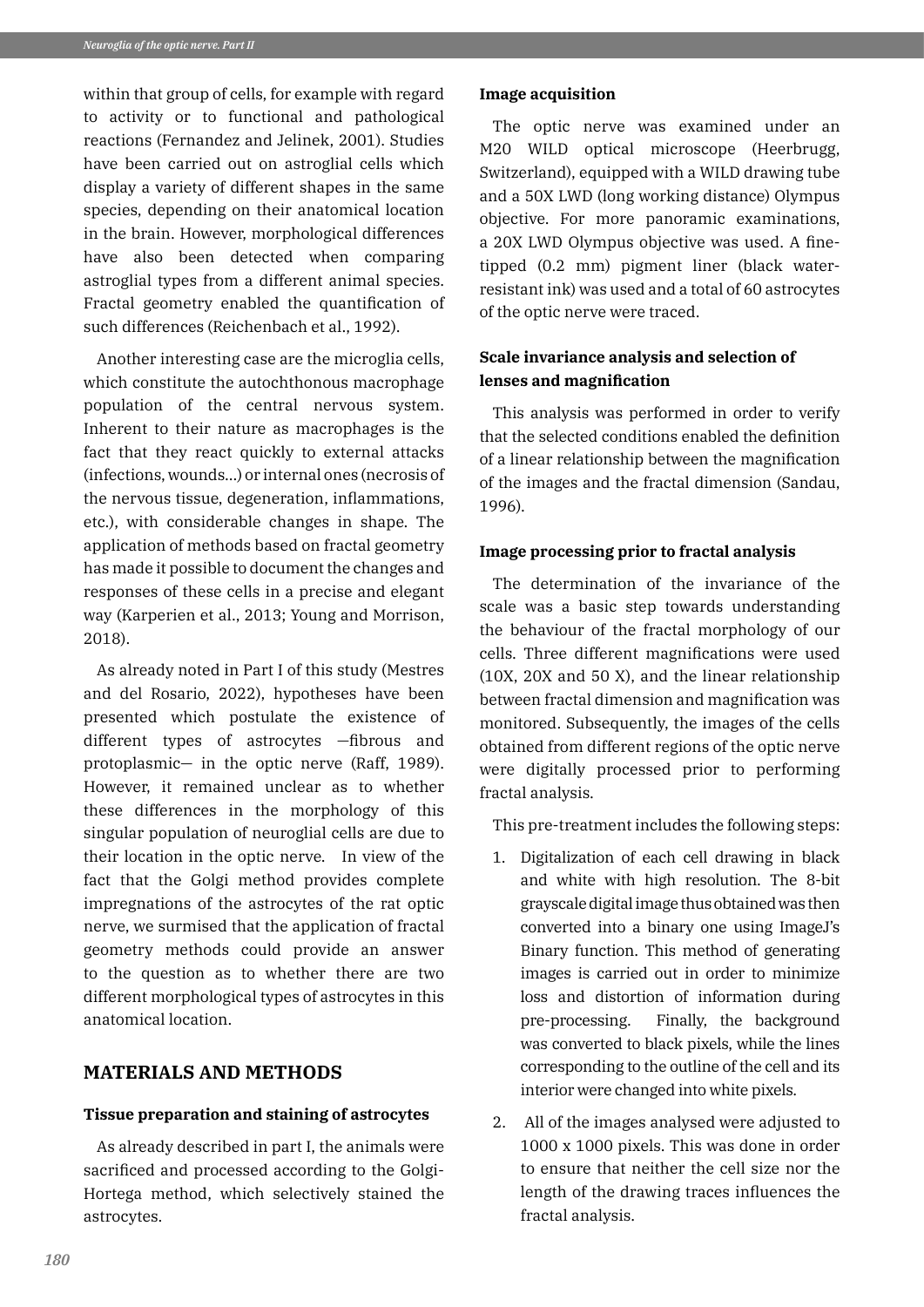#### **Fractal analysis**

The software used for fractal analysis was *FracLac for Image J* (Karperien and Jelinek, 2015). The parameters of interest were: fractal dimension  $(D_p)$ , lacunarity ( $\lambda$ ) and density.

The fractal dimension supplies information on the complexity of a morphological pattern; the higher the value, the higher the complexity.

Lacunarity is associated with changes in the cell body and its extensions, and this parameter measures the heterogeneity of the cell shape (Karperien et al., 2011). A low value of lacunarity indicates homogeneity. Conversely, high values of this parameter imply heterogeneity.

The lacunarity calculated with the FracLac box counting software is nothing other than the pixel mass distribution of the measured astrocytes. The value of lambda obtained is a coefficient of variation expressed as pixel density per box and as a function of box size (Karperien et al., 2011).

The calculation of density involves parameters such as the area of the measured cell (total number of pixels filling the image of the cell under examination, which, if desired can be transformed into square microns) and the so-called convex hull area (CHA), in which the convex hull is the smallest polygon in which the cell is completely included in it (Karperien et al., 2011; Young and Morrison, 2018). The density parameter gives us a measurement of the cell size, understood not only as the cell soma but also including the field occupied by the cell extensions.

#### **Analysis of data**

The data were numerically analyzed (polynomic adjustments) and a descriptive statistical analysis was also performed. All algorithms are included in the FracLac software package (Sandau, 1996).

## **RESULTS**

Figure 1 shows examples of optic nerve astrocytes stained according to the Golgi-Hortega method and drawn with the aid of a camera lucida.

Astrocytes located in the central part of the optic nerve exhibit numerous quite thin processes with a smooth surface. Additionally, in some cases cell bodies –somewhat tuberous in shape– have been observed, as well as more robust processes than usual (Fig. 1A).

The cells located in the marginal zone of the nerve have prolongations that are directed towards the surface and enter into a proximity relationship with the meningeal sheaths (Fig. 1B). The astrocytes located in the central part of the nerve display processes in contact with blood vessels and Ranvier nodes, as well as the pial surface.

On the whole, these cells repeat the same morphological pattern in both zones. They do, however, show subtle differences which have been quantified by fractal morphometry methods.

## **Fractal dimension (D<sub>p</sub>)**

On average, the fractal dimension of astrocytes in the central zone of the nerve was 1.45303 (SD=0.01822), the minimum value measured in



**Fig. 1.-** Digital images in binary format optimized for the analysis of the fractal dimension, contours and branched structures belonging to astrocytes of the intra-orbital portion of the optic nerve. **A:** Central location. **B:** Marginal location.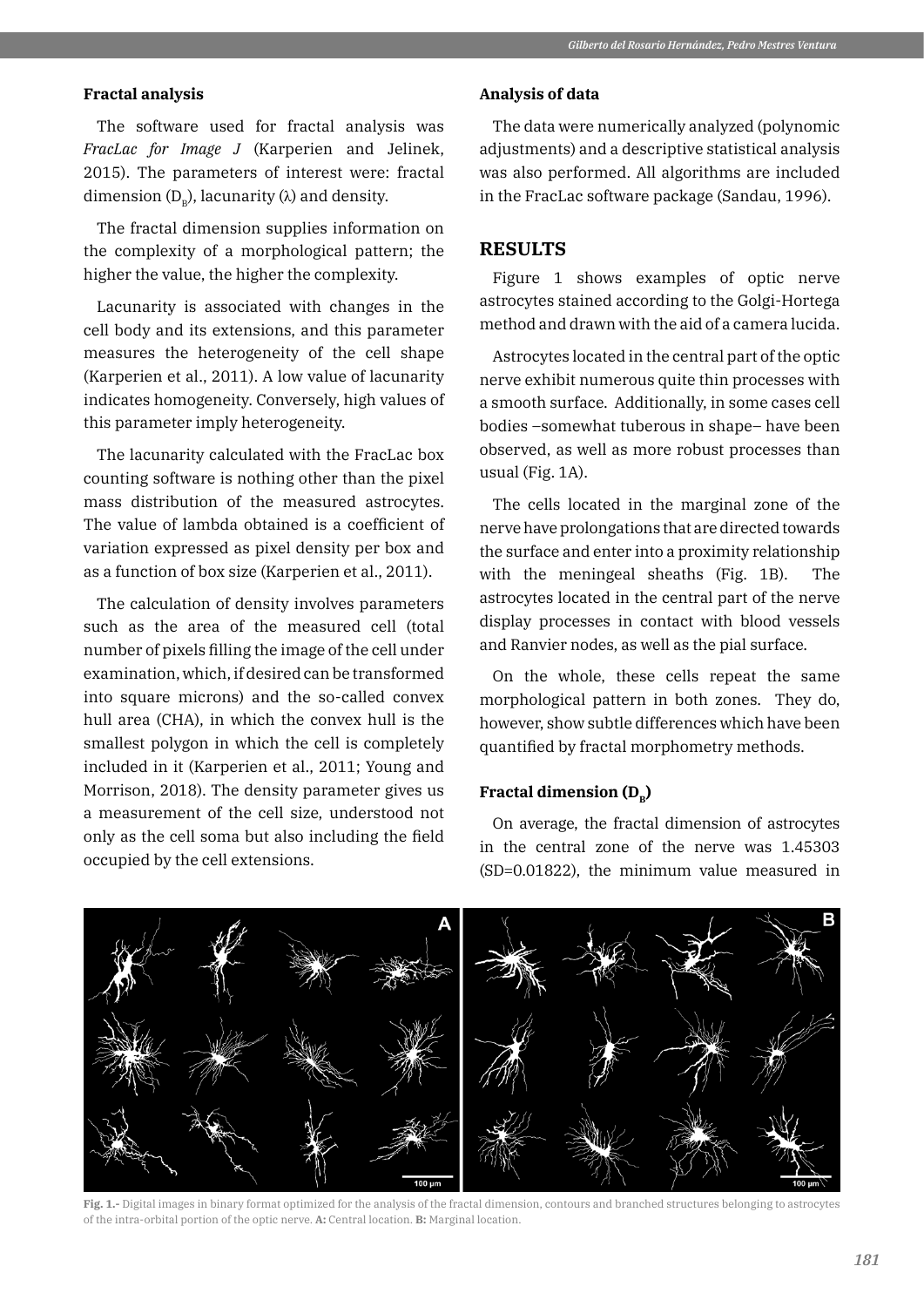our material being 1.3079 (SD=0.0057), while the maximum value is 1.5946 (SD=0.0369). See Fig. 2A.

rate, or rate of variation, which is a positive change of a variable, and in general terms is defined as: [(final value - initial value) / initial value] x 100 %.

The morphological complexity of the cells was defined according to the following formula:  $(D_{B \max})$  $-D_{Bmin}/D_{Bmin}$ . This formula expresses the growth

Applying this formula to our data, we obtained a growth rate of 0.22 for the group of central



**Fig. 2.-** Fractal analysis of the complexity of the astrocytes of the optic nerve.

1. Graphic representation of the calculation of the fractal dimension  $(D<sub>B</sub>)$  of astrocytes of central and marginal location, graph **2A** and **2B**. Polynomial fitting describes details of a similar trend complexity pattern.

2. The lacunarity obtained from the standard box counting calculation is presented in graphs **2C** and **2D**. On the left, lacunarity is shown for central astrocytes that show greater variation and gaps than those obtained from the marginal astrocytes on the right. Consequently, the heterogeneity and complexity registered on the left is higher.

3. The density of pixels in the foreground as an indicator of the degree of occupancy of astrocytes in the optic nerve presents a higher mean value for the central location in comparison with the marginal one, graphs **2E** and **2F**.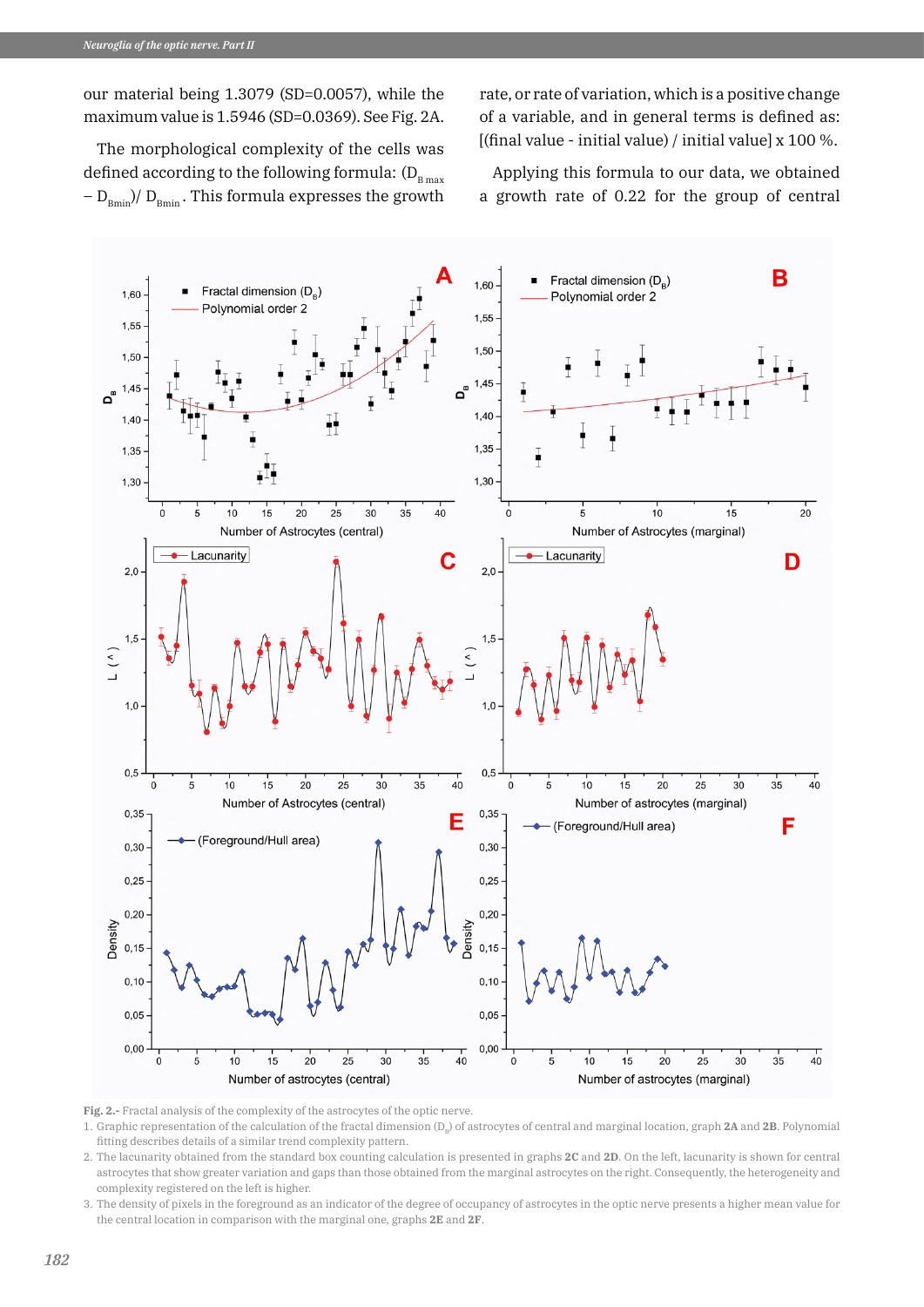astrocytes, which indicates that, within this group, there are variations of the fractal dimension in the order of 22%.

In the population of astrocytes of the marginal zone of the optic nerve, the mean fractal dimension was  $1.4308$  (SD= 0.0186), while the minimum value measured in this population was 1.3370 (SD=0.0093) and the maximum value 1.4858 (SD=0.0249). See Fig. 2B.

The morphological complexity of this population, which was calculated with the above-defined expression, shows a value of 0.11, which indicates that the variations of the fractal dimension in this group is in the order of 11%.

The values of  $D_B$  in each of the populations are represented graphically in Figs. 2A and 2B. Through the application of the polynomial fitting function, we can recognize a clear difference in the behavior of the two populations.

As can be seen from a comparison of the distribution of the measured values with the polynomial fitting curve,  $D<sub>n</sub>$  is lower in the marginal population than in the central population. In the marginal group, the curve is almost rectilinear, but the central population shows a very marked curve (Fig. 1A, B).

#### **Lacunarity (λ)**

The astrocyte population of the central zone of the nerve displays mean values of this parameter of  $1.2861(SD = 0.2763)$ , with a coefficient of variation (CV) of 0.0473 (Figure 2C). In this cell population, minimum values of 0.8084 (CV= 0.0152) were measured, while the maximum values were 2.0762 (CV= 0.1060). It is noteworthy that there is a considerable variance between the minimum and maximum values in lacunarity in this region of the nerve.

In the marginal zone, there is less variation in the value of the lacunarity parameter of the cells than in the central zone, which would seem to indicate reduced heterogeneity in comparison with the central part. In this zone, the mean value of lacunarity is  $\lambda$  =1.2544 (CV= 0.0509), while the minimum value measured was  $\lambda = 0.9032$  $(CV=0.0210)$ , with a maximum value of 1.6790 (CV=0.0831). See Fig. 2D.

#### **Density**

The measurements of this fractal parameter are based on the convex of Hull and bounding circle, as well as on the pixel density of the image.

In the central region of the nerve, the density shows stochastic values. The mean value was  $0.1271$  (SD=  $0.0605$ ), while the lowest value was 0.0442 and the maximum one was 0.3078 (Fig. 2E).

In the marginal region, variations in this parameter were more discrete with a mean value of  $0.1111$  (SD=  $0.0276$ ). The minimum and maximum values of density were 0.0713 and 0.1655 respectively (Fig. 2F). Accordingly, the variation of density was 1.32 times higher than the minimum value measured for this parameter.

## **Data Normalization**

In order to compare the three parameters measured in the two cell populations, the data were normalized (normalize [0,1]) by applying the following mathematical formula: Y=(Y-Ymin)/ (Ymax-Ymin) [source: Origin 9.0 analysis program (64 bit)]

The alignment of the values to a normal distribution enables comparison of the normalized values with those of data sets in a way that eliminates external influences. The results of this operation are shown in Fig. 3.

The normalized distribution of points belonging to the fractal dimension  $D_p$  of the central astrocyte population fitted with a Gaussian function is symmetric with respect to a value identified in Figure 3 A as Xc, which coincides with the mean of the  $D_{\rm B}$  values calculated in this population (mean  $D_p = 1.45303$ ). Similarly, the fitting of the normalized point distribution of the marginal astrocyte population shows a smaller variance and deviates to the right of the mean obtained in the central population (Fig. 3A).

Fig. 3B shows the behavior of the lacunarity parameter in both astrocyte populations. The two curves appear a little shifted to the left, but the marginal astrocyte population still appears to the right of the central astrocyte curve.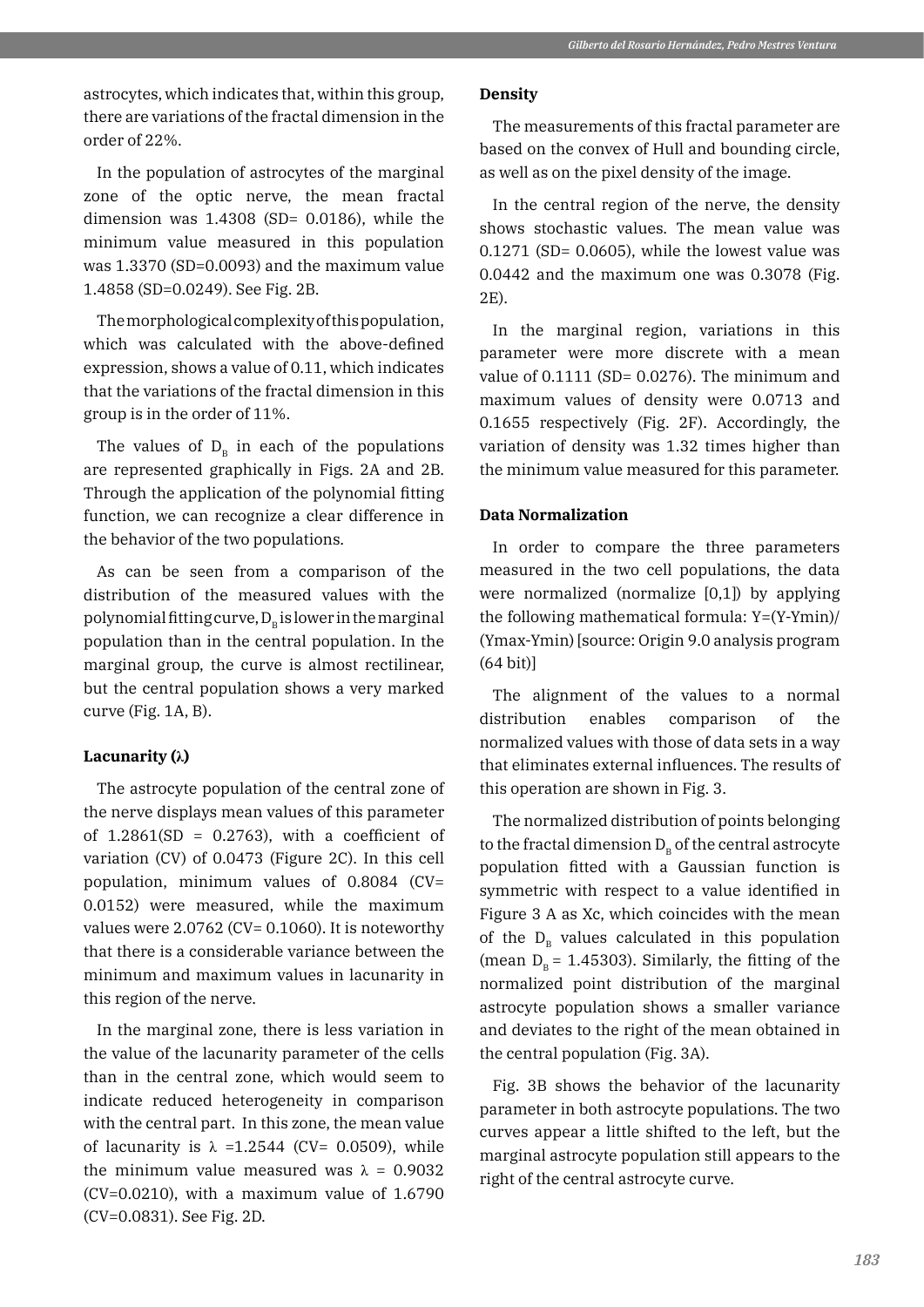This shift of the two curves to the left is even more marked in the density data (Fig. 3C).

## **DISCUSSION**

The optic nerve is a unique tract of cerebral white matter composed of myelinated nerve fibers and neuroglia cells (Sandell and Peters,



**Fig. 3.-** Comparative analysis of the normalized data of three calculated fractal parameters (D<sub>B</sub>, λ, Density) for both populations of astrocytes, central and marginal. The fitting of the values measured on different scales represented on a common dimensionless index scale. The adjustment using a Gaussian distribution function for both populations allowed us to describe the general behavior of the morphological patterns displayed by the central astrocytes in contract to the singular patterns described by the marginal astrocytes.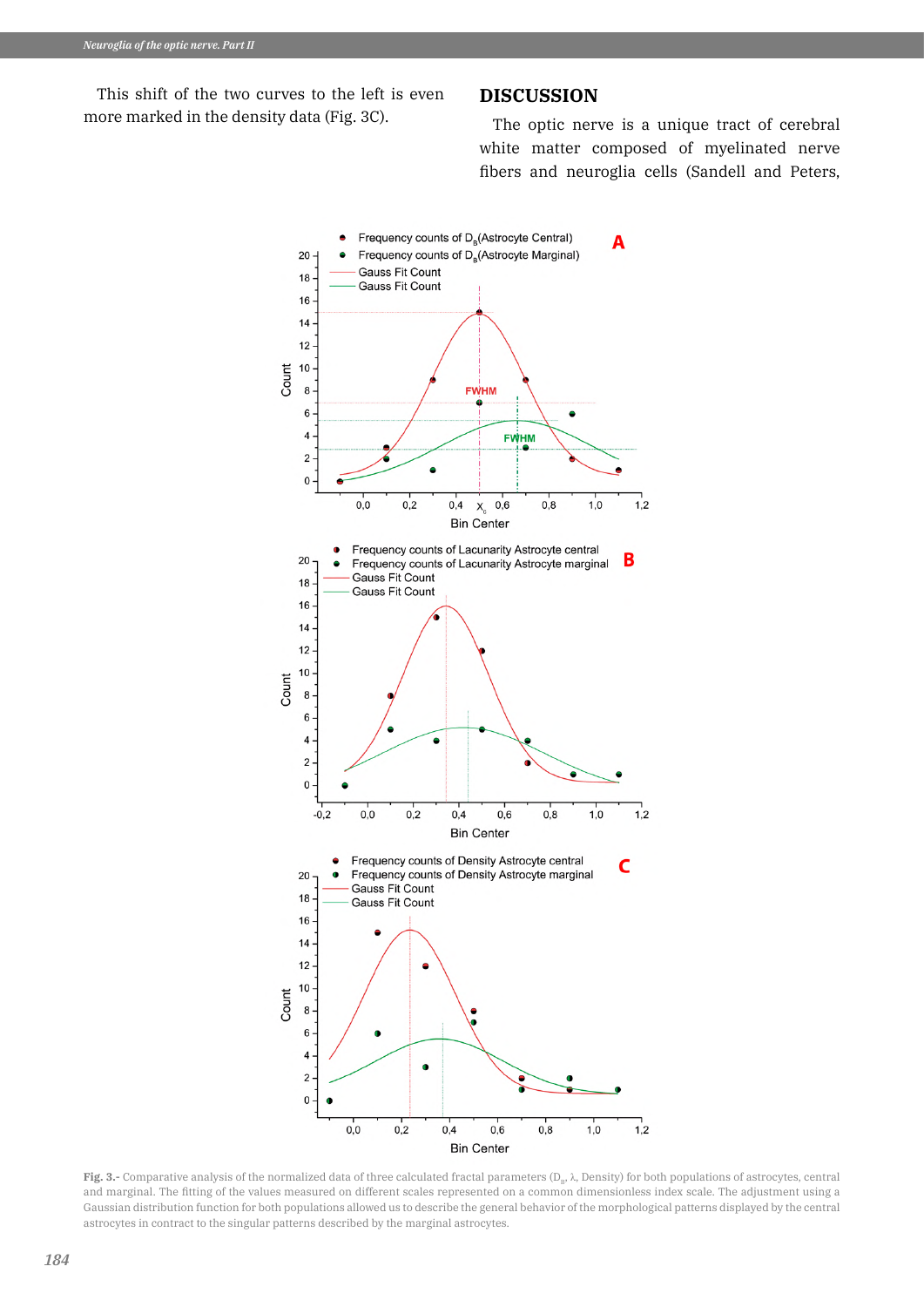2002). Astrocytes, which, in the optic nerve are of the fibrous type, are neuroglia cells that form a braid that embraces the nerve fibers of the optic nerve in bundles or fascicles. However, a part of them maintains a close relationship with the pial sheath of the nerve through terminations of their prolongations.

In this study, we addressed the question as to whether these neuroglia cells –the astrocytes– in the optic nerve of the rat display differences according to their location within the nerve. This is an eminently morphological question and fractal geometry is a very useful tool as it enables us to quantify the morphology of the astrocytes (Jelinek and Fernandez, 1998).

According to Jelinek and Fernandez (1998) "the Euclidean dimension describes objects in space as an integer". Thus, a straight line has a dimension of one (DE=1), a plane a dimension of two (DE=2), and a volume a dimension of three (DE=3). Df, as a dimension, is simply a number that reflects a particular aspect of a geometric form. The dimension value is called fractal because it is a fraction and not a whole number. It is called dimension because it provides a means of measuring how completely an object fills a space. Since a cell represented in two dimensions is not a straight line and does not completely cover a two-dimensional area, it cannot be adequately characterized by Euclidean geometry.

These considerations justify the use of fractal geometry to determine as exactly as possible whether cells with irregular shapes, such as the astrocytes of the optic nerve, show differences in shape.

Fractal geometry is based on several parameters, three of which we have considered in our study: fractal dimension  $(D_p)$ , lacunarity ( $\lambda$ ), and density (Karperian et al., 2013).

The fractal dimension  $(D<sub>p</sub>)$  summarizes the complexity of the cell, while the lacunarity (lambda) describes its heterogeneity of the cell, such that the higher the value of the lacunarity the greater the heterogeneity. Conversely, lower values of this parameter indicate that the population in question is more homogeneous in morphological terms (Young and Morrison, 2018). The density

parameter gives an idea of the size of the cell; this value corresponds to the field occupied by a cell with its soma and all its extensions within the confines of this field (Young and Morrison, 2018).

Fractal geometry has been applied to various types of glial cells such as, for example, Bergmann cells in the cerebellum, also known as Golgi epithelial cells. Using fractal geometry, it was determined that, in terms of fractal geometry, there are differences between these cells, depending on the vertebrate species from which they originate (Siegel et al., 1991). The differences described are very subtle, and generally escape simple examination with an optical microscope. After having studied the fibrous astrocytes of the cat optic nerve (Reichenbach et al., 1992), Professor Reichenbach's group examined in a later study the differences between astrocytes from different locations within the cat brain. This was a comparative study determining the  $D<sub>p</sub>$  of protoplasmic astrocytes and that of fibrous astrocytes. It especially highlighted that the marginal astrocytes of the cerebral cortex are in contact with the pial envelope, a situation that also occurs in the optic nerve.

## **Fractal dimension (D<sub>p</sub>)**

Our results indicate that there is a difference in terms of fractal dimension between the astrocytes in a central position within the optic nerve and the marginal ones, with the  $D<sub>p</sub>$  being higher in the former. Normalization of the data further supports this interpretation.

#### **Lacunarity (λ)**

This parameter also shows differences between central and marginal astrocytes, the former being more heterogeneous than the latter. This further supports the hypothesis that there are two populations of astrocytes in the optic nerve according to their anatomical localization.

## **Density**

Finally, density indicates that the size of the field in the tissue occupied by central astrocytes is significantly larger than that of marginal astrocytes.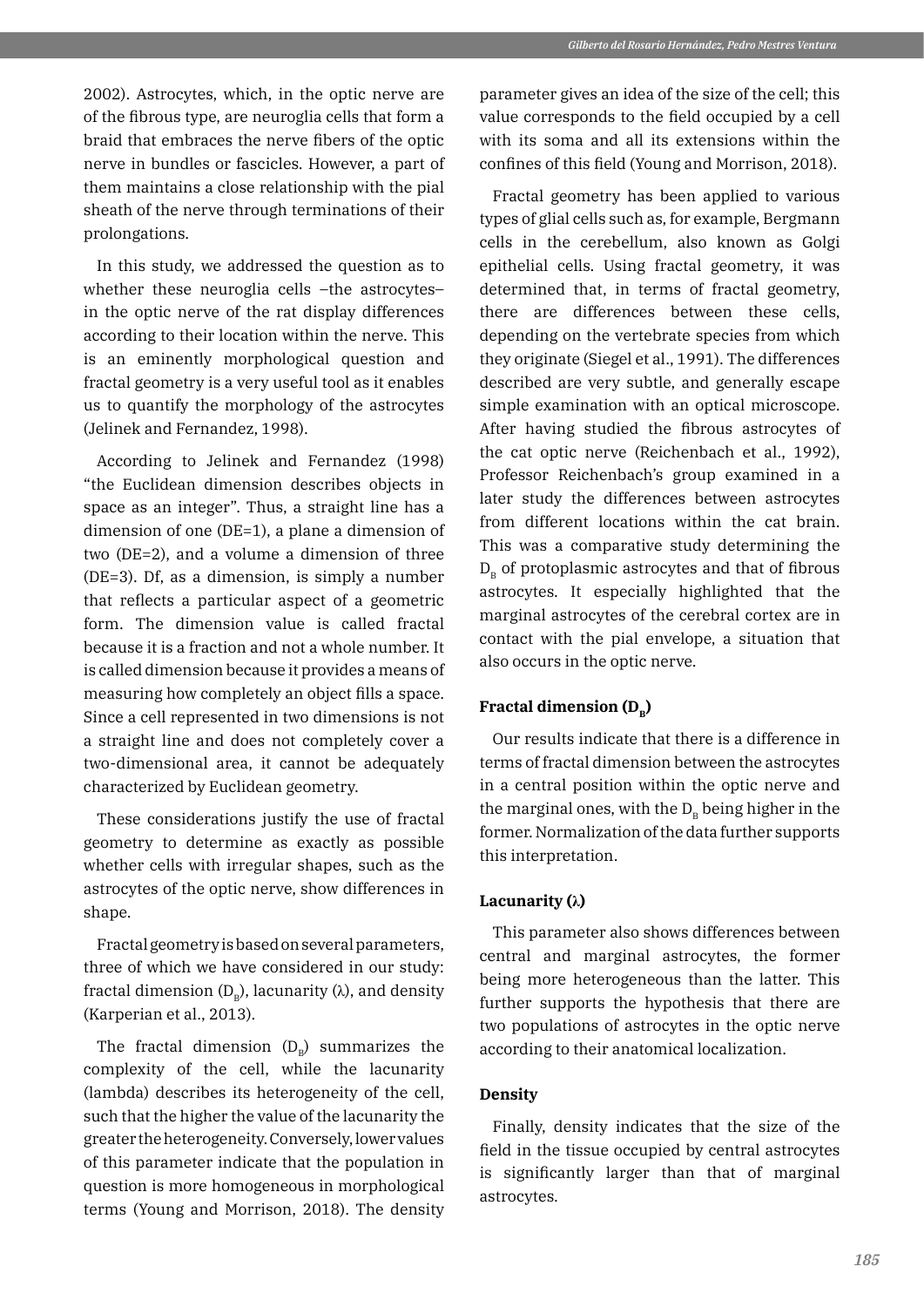## **On the normalization of the data**

The parameter known as "full width at half maximum" (FWHM) is defined as a variance and explains why the three curves of the central population shown in Fig. 3 A, B, C present a more uniform (homogeneous) behavior than those of the marginal one.

This means that the marginal population in the three parameters (Fractal dimension, Lacunarity and Density) presents a higher FWHM than the one corresponding to the central population. However, the fact that the marginal population maintains its maximum (maximum height of the curve) within the representation of the function belonging to the central population indisputably relates them, since it can be affirmed that there are variables which both populations share, to the order of 55 to 70 %. Nevertheless, that differences do exist between them can be deducted from the curves shown in Fig. 3.

#### **Final considerations**

The data presented show that, morphologically, central and marginal astrocytes differ to a high degree. They are not distinct cell types, since the morphology of their prolongations in particular corresponds to that of fibrous astrocytes, with



**Fig. 4.-** Graphical representation of the calculated values of fractal dimension of astrocytes of the white substance **(A)**. The polynomial line of fitting describes a trend contrary to that observed in central and marginal astrocytes of the optic nerve. The behavior described by the three populations is described by polynomial regression methods. This is a procedure of applying the optimal degree to a quadratic model, which provides an explanation of the relationship between both types of interconnected cell populations **(B)**.